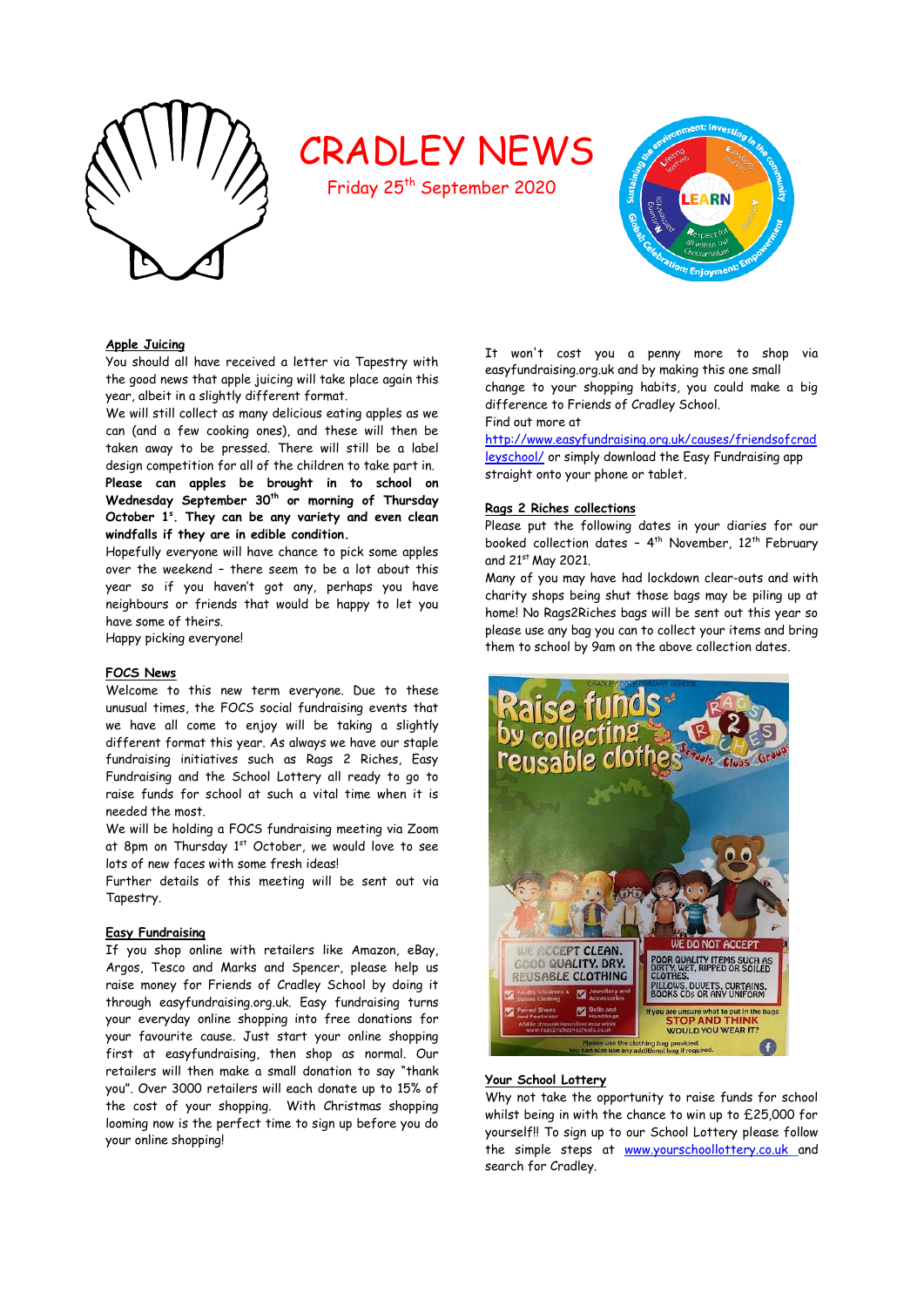

## **Reception places 2021**

If you know of anyone looking for a reception place for next September we are very happy to show parents around after 3pm when the school is quieter. Please call the school office on 01886 880315 to make an appointment.

and search for: Cradley



apply for a school place by 15 January 2021 (to commence September 2021)



Applications can be completed from 14 September 2020 online at: www.herefordshire.gov.uk/reception-class-admissions

Please note: a place at a nursery does not guarantee a place at<br>the associated primary school, therefore you must still apply.

For further information please contact the school admissions team on 01432 260926 / 261574 or schooladmissions@herefordshire.gov.uk

**DB** @ hfdscouncil

herefordshire.gov.uk

#### **Nursery**

This week in Nursery we have continued to explore our theme of 'Autumn' and have also enjoyed exploring our new book of the week 'The Very Hungry Caterpillar'. All of the children have really enjoyed the story this week; we helped the Caterpillar feel better by choosing healthy food options and we've been busy painting our very own Caterpillar. On Thursday we made our own beautiful butterflies with Lauren, practising our painting skills and printing patterns. We have finished off our week with a walk down to Forest School on Friday where we all took part in a big bug hunt.



#### **Volunteers**

If you are able to help out in any way we would welcome your support. Please try to stick with helping in one class only, social distancing will be essential and full guidance will be given. Please let your child's class teacher or myself know if you are able to help in anyway.

#### **Lunches**

If you would like to order a packed lunch for your child via Black Pepper, please do so at least 3 days in advance, thank you.

#### **Value of the Month - PATIENCE**

Romans 8:25 "But if we hope for what we do not see, we wait for it with patience" Chosen by Mrs Jones

#### **Stars of the week**

#### **Nursery**

Hugo Flower & Oscar Baynes - for an excellent start at Nursery

#### **Class 1**

Jenson Fowles for always trying his best

Cherish Evans for being so helpful in class

**Class 2**

Geni Stevens for persistence with the cup and ball on the playground and for super reading this week

Isla Blakeman for being independent when making her globe with the seven continents

#### **Class 3**

Amelia Philpotts for always being a co-operative and reliable member of the class

Joseph Davies for taking pride in all of his work